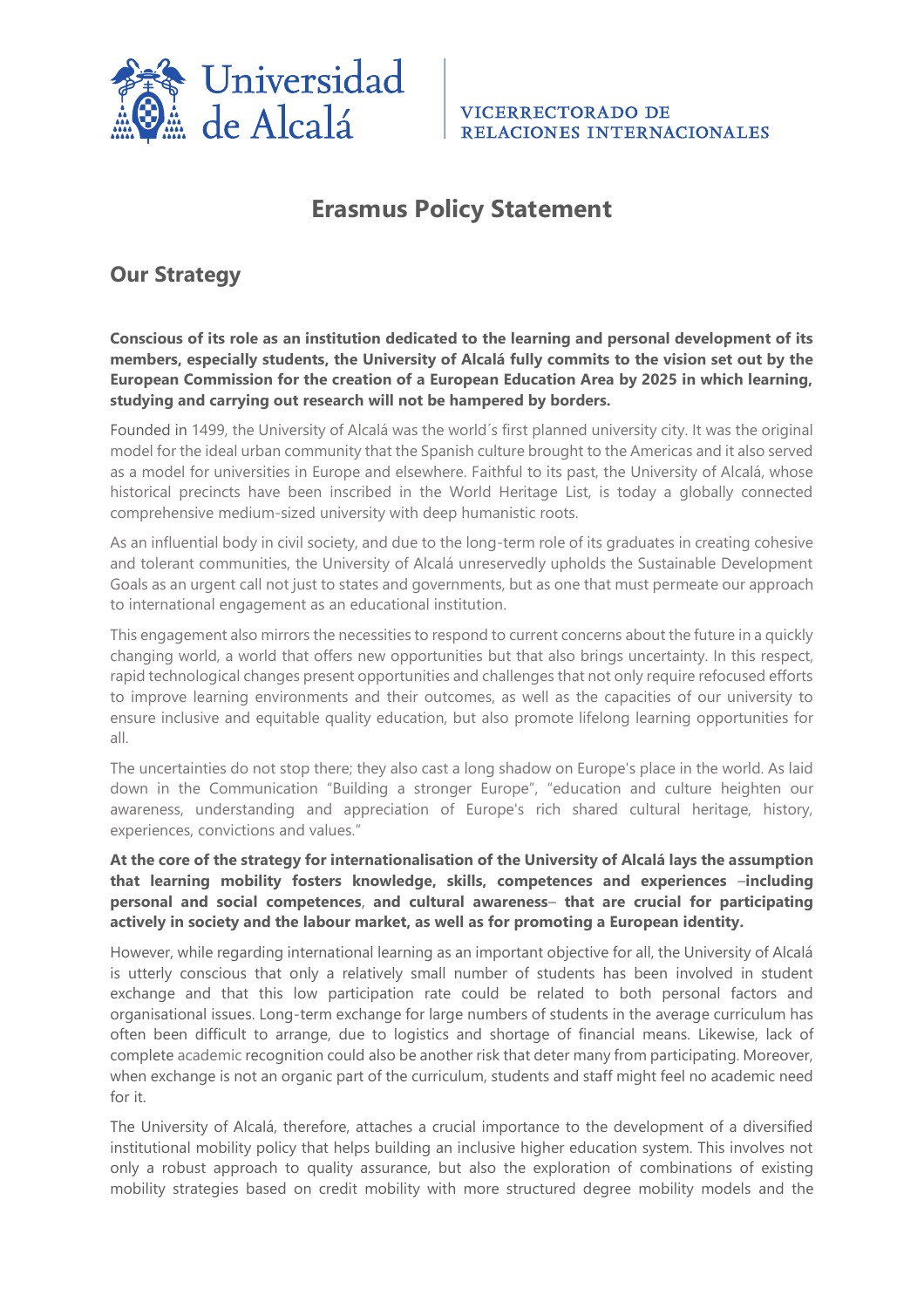

### **VICERRECTORADO DE** RELACIONES INTERNACIONALES

development and implementation of flexible short mobility programmes –including blended methodologies, when applicable–, thus contributing to removing obstacles to the mobility.

This goal-oriented, flexible and scalable mobility policy will additionally hinge upon enhancing staff as a key to the internationalisation of the University of Alcalá. Through mobility schemes, lecturers and administrative staff have the opportunity to develop knowledge and skills, to be inspired with new ideas and, thus, to stimulate positive changes in Alcalá that will bring forth innovative teaching methods and will result in new joint modules, projects or collaborations.

At the same time, in order to forge the creative pathways that its internationalisation strategy should continue to have and in order to increase its local impact on the two regions where it is established, the University of Alcalá is also conscious of the fact that it will have to develop a key role in providing new flexible ways of learning and lifelong learning opportunities. Thus, our institution will help filling the gap between formal education and the fast-changing knowledge development and labour market needs.

**Moreover, Alcalá duly recognises that it cannot do all this alone, but needs to make use of the multiplying energies generated by uniting with institutions that face similar challenges, complementing them** –**when possible**– **and advancing with them together. Therefore, this internationalisation strategy is underpinned by a commitment to the Erasmus+ Programme as a vehicle for enhancing such mobility and as an integral part to the realisation of the institutional plan and to the modernisation and aspirations of the University of Alcalá.**

During the past years, Alcalá has been able to draw connections from one end of the Europe 2020 strategy to the other, juxtaposing seemingly unrelated initiatives, ideas and policies. Thus, it has collaborated in the design of relevant and efficient digital management of mobilities, it has favoured policies of internationalisation at home, and it has supported students and graduates´ transition from education to the labour market, to give some examples, using Erasmus+ funding schemes both as a beacon and as a springboard to this end.

Far from being wrapped in self-complacency, the University of Alcalá is willing to invest on exponential internationalisation processes and to stimulate discussion on expanding institutional strategic partnerships through all the key actions envisaged within the Erasmus+ Programme, from learning mobility to cooperation with other organisations and institutions, through support to policy development and cooperation, and thus bringing together a new generation of Europeans.

**Therefore, the Erasmus+ Programme gives the University of Alcalá a unique opportunity to harmonise internally the past efforts with European Union funded programmes, learning from peers in areas currently underdeveloped in our university, helping others in those that we have been able to gain traction, progressing together towards the creation of a truly European Education Area devoted to a student-centred learning and research, and being a beacon for our city and region.**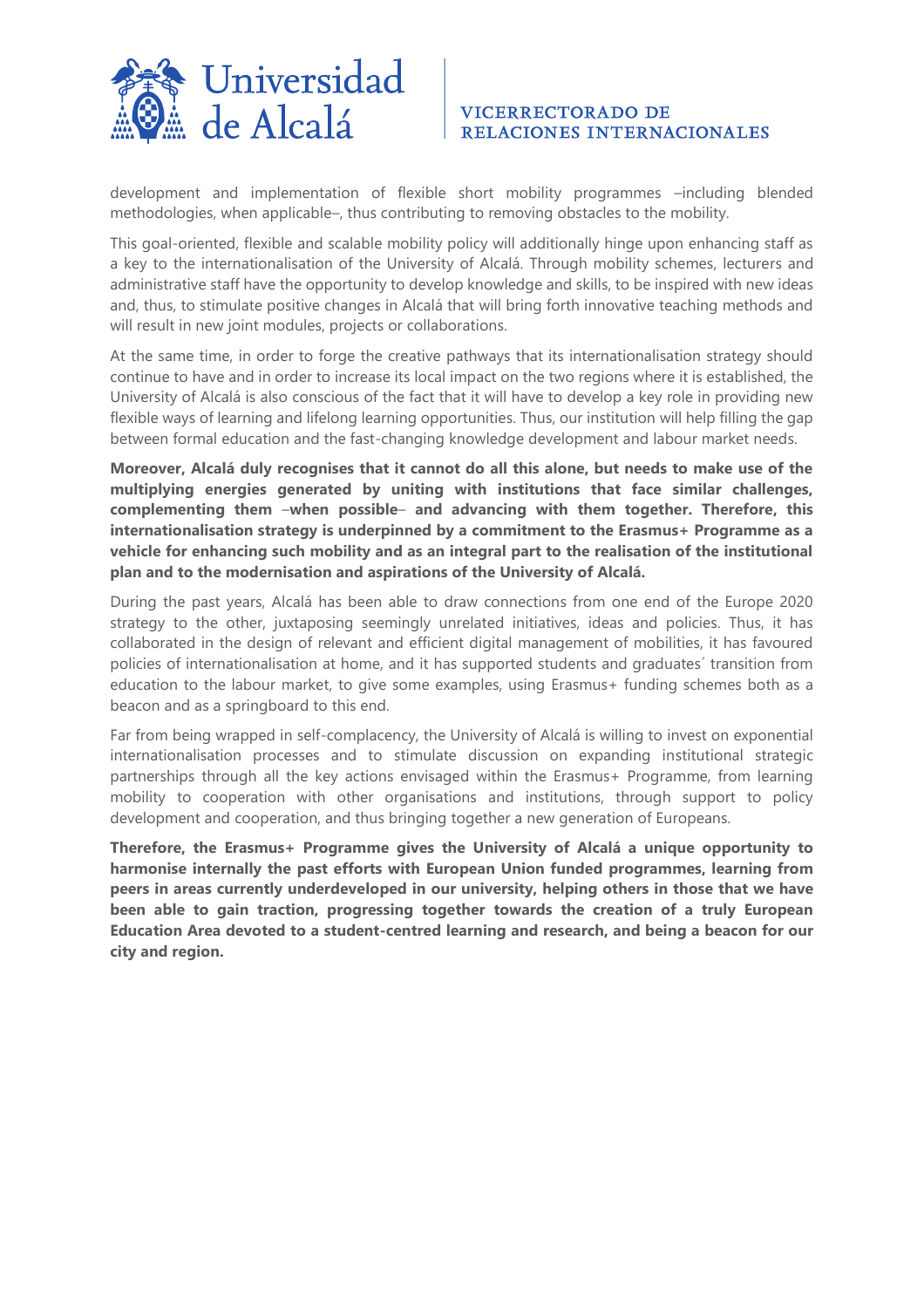

### **Implementation of Erasmus+ Actions**

**The holistic approach to innovation in education that defines our institutional plan, modernisation agenda and local and international aspirations towards the vision set out by the European Commission for the creation of a European Education Area by 2025 requires the University of Alcalá to take part in all the key actions envisaged within the Erasmus Programme.**

Firstly and foremost, the University of Alcalá will participate in the **Erasmus KA1 - Learning Mobility** as the stepping-stone for our university to cement its internationalisation strategy, having the same goals for students, lecturers and staff: to promote mobility, to help creating more flexible and better tailored mobility periods –including blended mobility and Collaborative Online International Learning schemes– , to reduce barriers in administrative processes, and to give new impetus to flexible and scalable innovative mobility models.

With this in mind, the University of Alcalá should work towards clear targets for our Faculties, Schools and Departments –including a gradual shift from quantity to quality in setting up inter-institutional agreements with other higher education institutions– and towards clear, straightforward, and responsive support systems and student services that are internationally focused.

Secondly, the University of Alcalá will take part in the different activities envisaged within the **Erasmus KA2 - Cooperation among Organizations and Institutions**, in which this higher education institution will carefully choose the right instrument according to a step-by-step approach in its long-term strategy, reflecting also its internal structure to that end, as well as taking into account geographical and subject area priorities and our institutional capacity to participate actively and implement the project outcomes. In particular,

- 1. The University of Alcalá will continue to play an active role in forging **Partnerships for Cooperation and Exchange of Practices** with institutions that face similar challenges and in jointly building a higher education which is more inclusive and accessible, more participatory, more forward-looking and more international. We will pay special attention to those initiatives that have as its core the introduction of more flexible mobile formats, a better support to language learning, to environmental and climate goals, and to active citizenship and ethics in lifelong learning, and innovative practices in a digital era.
- 2. At the more general level, the University of Alcalá took a keen interest in the **European Universities initiative** at an earlier stage, looking for the most appropriate place for its own internationalisation strategy in bottom-up networks of universities across the European Union that would enable students to combine studies internationally and to contribute to the international competitiveness of European universities. With this in mind, the University of Alcalá has been integrated in one of the networks that have applied for the second pilot of this initiative.
- 3. This is not the only **Partnership for Excellence** that the University of Alcalá will propose to create in its quest for academic excellence in Europe. We will also take decided action on building successful consortia for the creation of **Erasmus Mundus Joint Master Degrees** as the result of our commitment to a diversified institutional mobility policy and to the international competitiveness of our institution.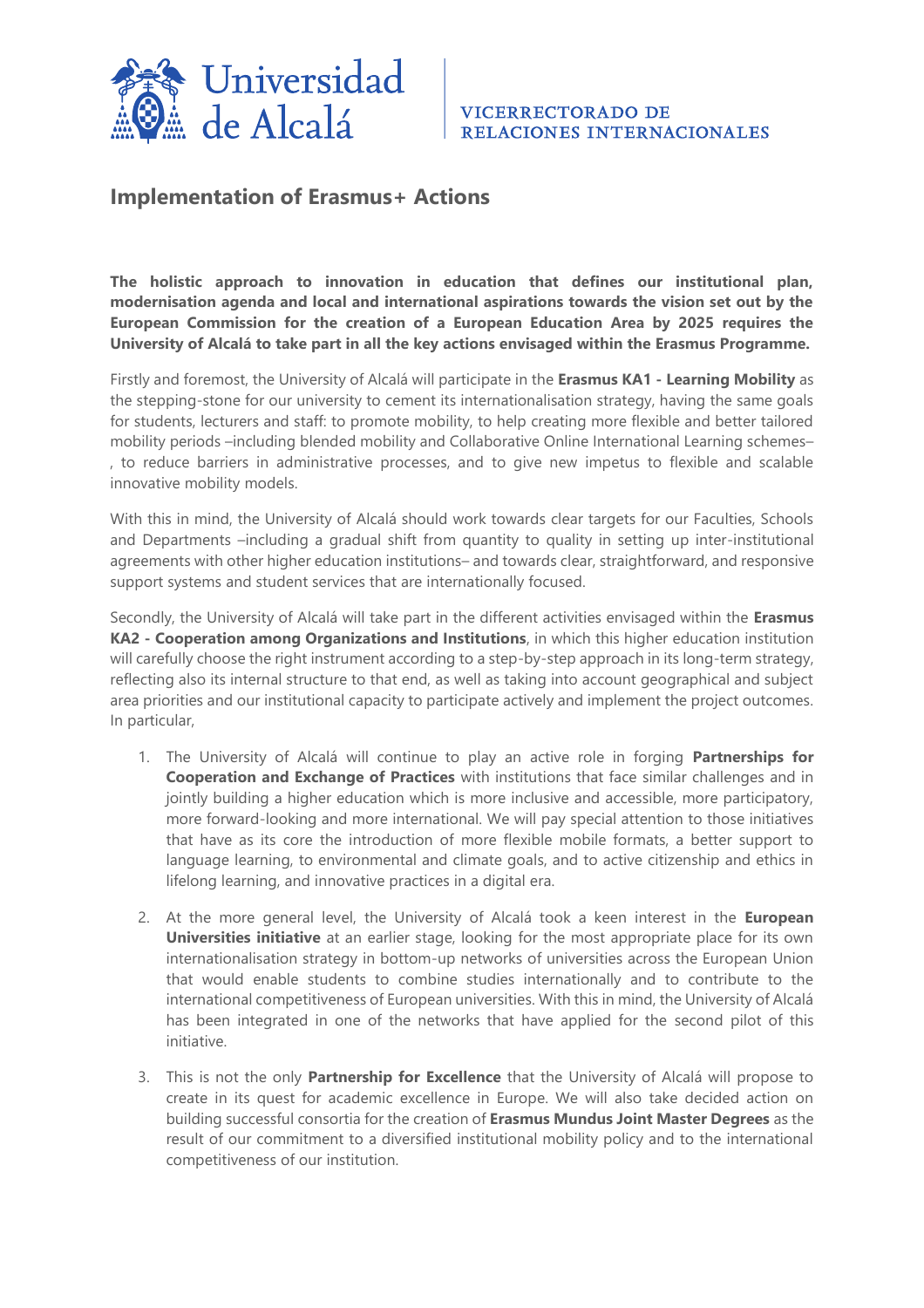

### **VICERRECTORADO DE** RELACIONES INTERNACIONALES

4. Finally, the University of Alcalá will seek an active role in building up **Partnerships for Innovation** in which our academic community will explore transnational and result-driven activities in cooperation with other non-university stakeholders, thus cementing its influential role in civil society and aiming to foster innovation, entrepreneurship, creativity, employability, knowledge exchange and multidisciplinary teaching and learning.

Lastly, together with other initiatives in line with its internationalisation strategy –such as Jean Monnet activities–, the University of Alcalá sees its participation in the **Erasmus KA3 - Support to Policy Development and Cooperation** as the natural complement to the other initiatives and as an expression of our responsibility as a social actor that is willing to learn from peers in areas currently underdeveloped in our university, to help others in those that we have been able to gain traction, and to progress together towards the creation of a truly European Education Area, particularly in the areas of social inclusion and common values.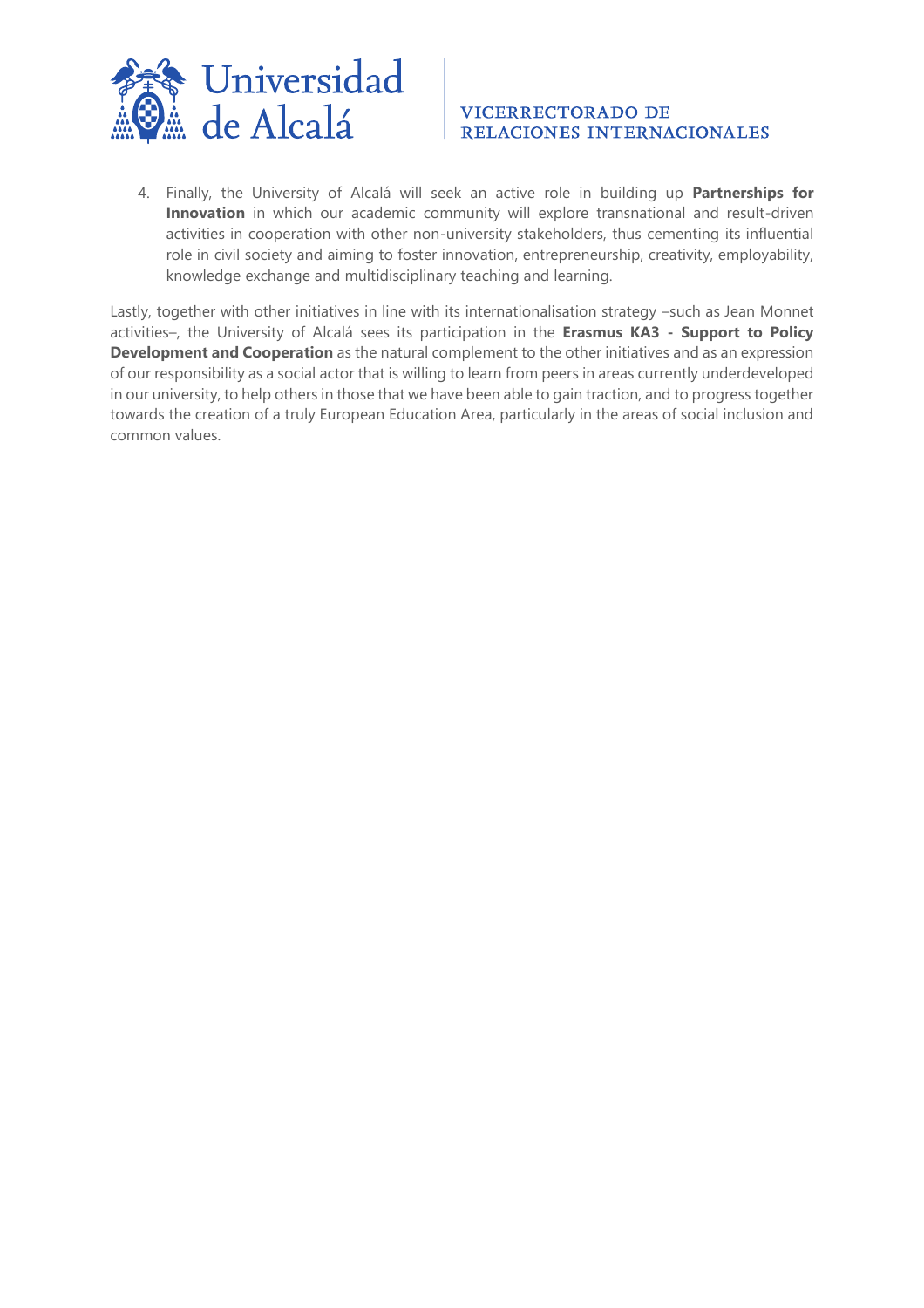

# **Impact in the University of Alcalá of her participation in the Erasmus+ Programme**

**The University of Alcalá is conscious that a purposeful employment of all the European Union funding schemes available may lead to a feasible internationalisation policy and that securing a long-term impact of the initiatives so funded is a mark of our responsibility as a social actor.**

Though we often measure the impact of internationalisation from a rather insular and imperfect viewpoint, which comes down to simply counting the number of globally mobile students and staff, the University of Alcalá needs to go beyond the rhetoric of numbers and rigorously measure the impact on campus at the level of individuals as well.

Indeed, an underpinning factor in the continued enhancement of our university's core mission through internationalisation –and in the use of all the key actions envisaged within the Erasmus+ Programme as a vehicle to that end– is a commitment to developing more robust systems for measuring progress in key areas. This extends in particular to the measurement of international experiences and the measurement of the student experience. At the same time, the development of a diversified institutional mobility policy requires new approaches to the measurement of the student experience.

The **following key indicators** provide an overview of progress towards the aims and objectives that the University of Alcalá seeks to achieve over the next six years:

- 1. During the next Erasmus+ Programme, the University of Alcalá will increase its data management awareness and thus **improve the quality of (mobility-enabling) university partnerships, gradually shifting from quantity to quality**, from "partners" to "partnerships", in the setting-up of inter-institutional agreements with other higher education institutions.
- 2. Though the target of 20 percent of our **student cohorts participating in mobility programmes** remains an aspiration for the European Education Area, the University of Alcalá understands that it should go beyond the rhetoric of numbers and rigorously measure the impact on campus at the level of individuals as well. Alcalá thus expressly admits that there is an identified need to lay down different targets in order **to dismantle existing obstacles to mobility**.
- 3. As part of both its strategy towards effectively tackling existing obstacles to mobility **and its efforts to develop a diversified institutional mobility policy,** the University of Alcalá will implement an **innovative short-term mobility scheme in the form of an international winter/summer school**, which, by meeting social inclusion as a priority, will contribute to progressively incorporate new joint and flexible curricula, as well as to enrich its international attractiveness.
- 4. The University of Alcalá is conscious that while individual circumstances might keep students from going abroad on mobility, several institutional and structural barriers stand in the way even for those willing to undertake studies or a traineeship in a different country. Likewise, it is aware of the fact that to enable students **to integrate mobility into their studies, mobility needs to be integrated into their curricula**. On this reading, Alcalá will gradually explore embedded mobility at all levels –including Bachelor, Master and Doctoral– as a desirable standard feature of its mobility schemes.
- 5. Upon the basis of **an integrated curriculum with embedded mobility paths**, the University of Alcalá will explore and support those cases in which there are opportunities in a multi-partner collaboration (common degrees).